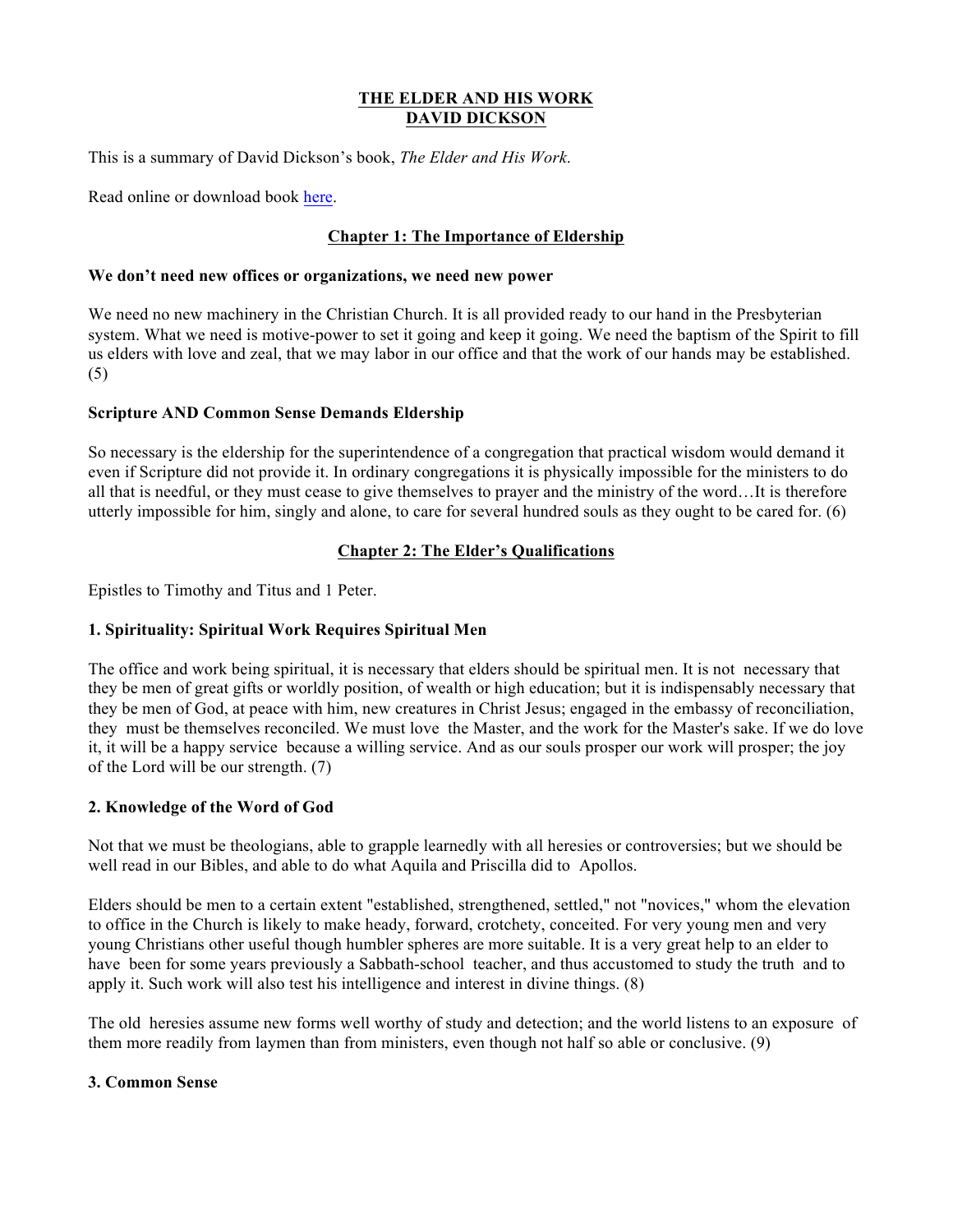Elders should be men of common sense, knowing when to speak and when to hold their tongues. Even grace does not give common sense, a little of which would settle many controversies and heresies in the Church of Christ. Men of points and pugnacity are very annoying in a session or congregation, and they may rise to be the terror of presbyteries and other church courts. (9)

A carping, censorious spirit is to be watched and prayed against in all of us: it is often the precursor or companion of backsliding in doctrine or life. An uneasy conscience likes to find faults in others. Having many different characters and tempers to deal with, we need as elders to be men of a meek and quiet spirit, not going from one extreme to another — men of practical wisdom and sanctified common sense, and thus able to judge of matters calmly and not as partisans. (10)

## **4. Consistent in Life and Conversation**

We must be consistent in our life and conversation; we must be clean that bear the vessels of the Lord; men of good report, both with them that are without and them that are within the Church; model members of it; ensamples to the flock in faith, hope and charity, ruling our own children and our own houses well….Let us elders avoid all appearance of evil. Let us be known in business as men whose word is as good as our bond; not mean or shabby in our dealings, not considered hard or money-loving men…Let us by our daily life declare plainly that we seek a country by our being sober, just, holy, temperate. Let us be liberal to Christ's cause according to our ability; attached to our own Church and our own congregation, and at the same time lovers of all good men and good causes, for the man who loves his own family best has usually most room in his heart for those outside of it; given to hospitality and seeking to make our house a home for God's people. (10-11)

The usefulness of an elder will depend in the long run more on his character than on his gifts and knowledge. Quiet Christian consistency will give weight to his words of advice and be a daily lesson to all around. His walk and conversation, his style of living, his companions and friends, his geniality, his amusements, will all have an important influence, not only on his own family, but on the people of his district and congregation. Young people especially notice, and get good or evil from, much that they do not speak about to others. They should learn from us what a Christian is like, not by the frequent use of certain pious expressions, but by the clear, transparent outflow of a life hid with Christ in God. (11)

# **5. Deep Sympathy**

Last, not least, we should be men of deep sympathy — not only having human kindness in our hearts, but that sanctified and consecrated. Having experience of the ups and downs of human life, we should have sympathy with human hearts, ready ever to weep with them that weep and rejoice with them that rejoice. The world is not governed by logic, and to do much good in it, especially as Christian men and elders, the words of truth we speak must come warm from our hearts, or they fall cold and pointless. (12)

# **Chapter 3: Duties of Elders**

### **Five Duties**

1. That they sit in session along with the minister, and assist in the administration of discipline and in the spiritual government of the church.

2. That they take a careful oversight of the people's morals and religious principles, of the attendance upon public ordinances and of the state of personal and family religion.

3. That they visit the sick from time to time in their several districts.

4. That they superintend the religious instruction of the young, and assist the minister in ascertaining the qualifications of applicants for admission to sealing ordinances.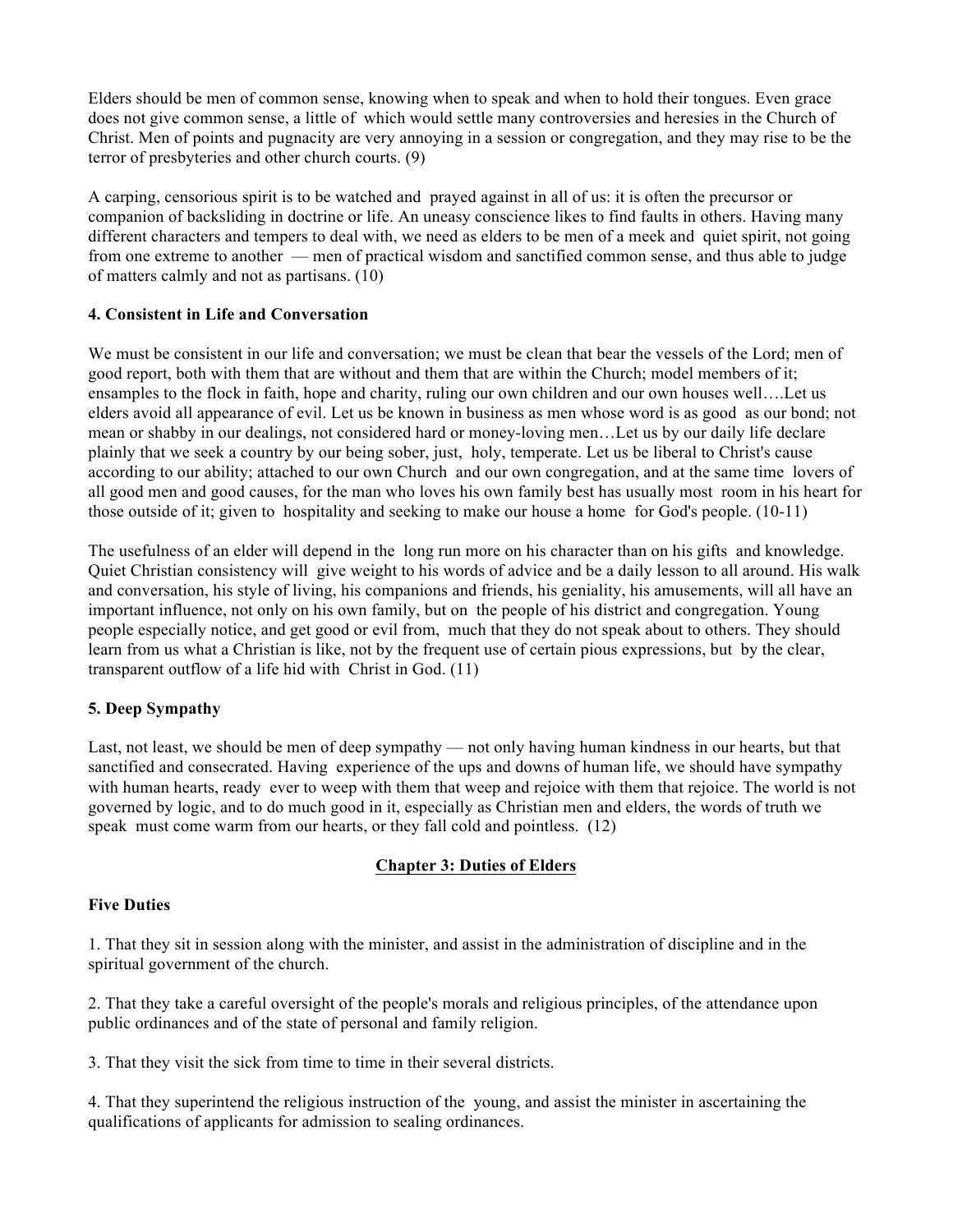5. That they superintend and promote the formation of meetings within their districts for prayer, reading of the Scriptures and Christian fellowship among the members of the church. (13)

(extract from an act of the General Assembly of the Free Church of Scotland, passed in 1846)

#### **Two Disadvantages**

1. *While he has a general idea of the work to which he has been set apart, there is no prescribed or understood plan laid down for him in the doing of it.* 

Each elder has thus been left to do what seemed right in his own eyes. Any fixed plan it would be impossible to lay down, as every elder, every district and every congregation differs so much from every other. We can therefore easily understand how elders who are timid or inexperienced feel a difficulty, and do much less than they might do.

*2. The time when he should visit his district is not naturally suggested.* A minister once said to us regretfully, in reference in his week-day duties, "No bell rings me to my work." The remark applies still more to an elder. No bell, not even the Sabbath-bell, rings him to his work; he can do it at any time. There is no day or hour that naturally reminds him of his duty, a disadvantage under which a deacon or Sabbath-school teacher does not labor. No wonder that with some of us the any time becomes the no time, and especially if we have never so engaged in the work as to have known the blessedness and enjoyment of it. (13-14)

#### **The Solution**

We do not suggest that our churches should lay down rules, either as to details of the work elders should do or the time when they should do it…We would rather seek, by bringing under the notice of elders the various plans by which elders of different churches and congregations seek to discharge their duty, to furnish hints as to how we may in our several spheres use the office to which we have been ordained for the good of the souls committed to our care. (14)

#### **The Hours**

The time required for the efficient discharge of the elder's duties is not great, especially where the office of the deacon is established. On the average, and generally speaking, two hours a week might be enough, perhaps even less. Most Christian men should be able and willing thus to give one-fiftieth part of their week-day waking hours to this work, and we are sure that neither their family nor their business would be a loser. (14)

#### **Flexibility Required**

These differences make it essential that prayerful wisdom should guide each elder, or at least each churchsession, to decide as to what plans of usefulness are suitable in each case. It is "as we have opportunity" that we are "to do good unto all men,. Let us set our ingenuity to work, that we may be able in the best sense to be all things to all men, that we may save some. In any way, and every way consistent with Scripture and good sense, let us aim at this great end. (16)

#### **Chapter 4: The Elder in His District**

### **The Size of Districts**

If a district be too small, the elder is apt to underestimate the importance of his work; if too large, he is apt to think it cannot possibly be overtaken, and thus to do less than he might do.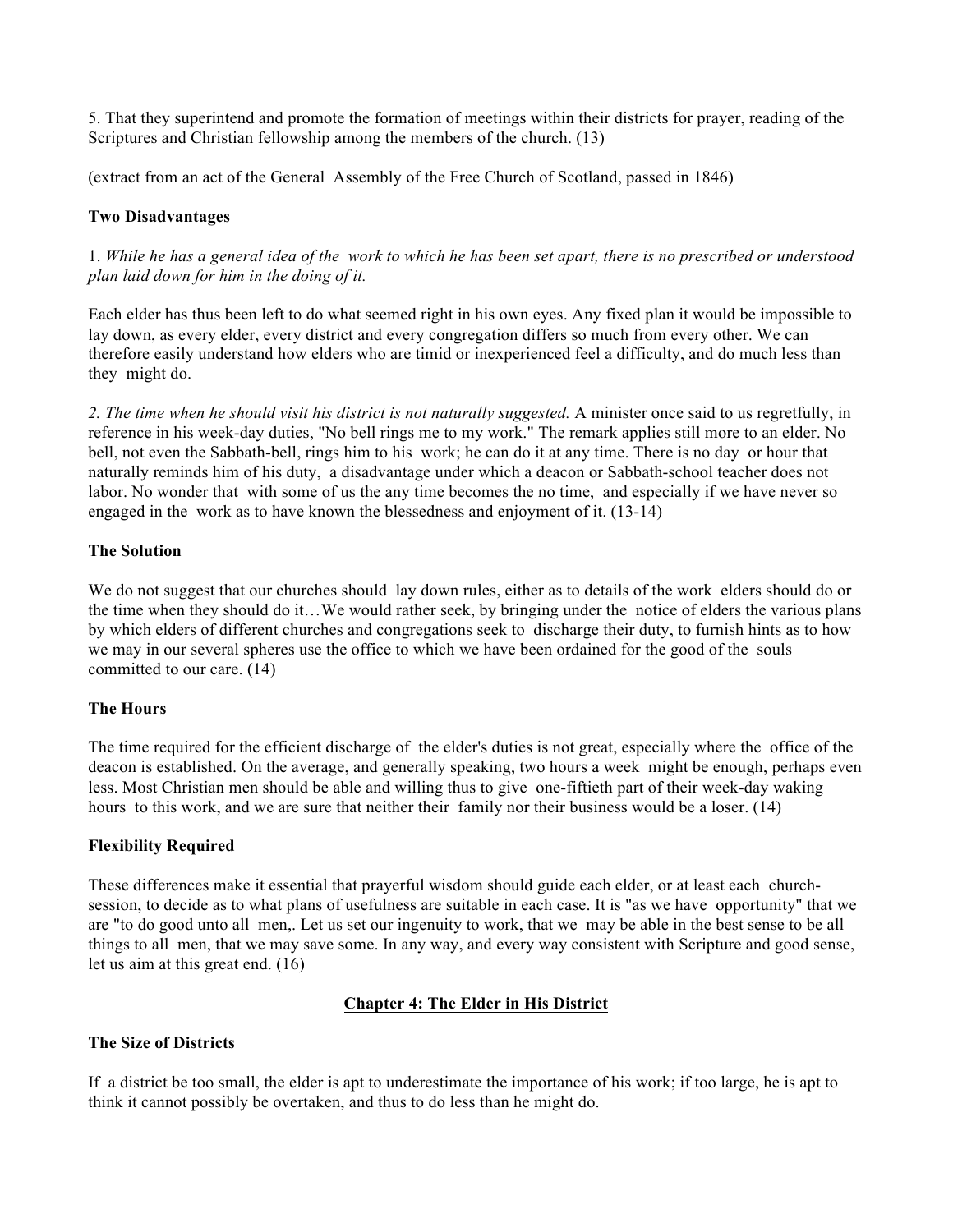In the allotment of districts care should be taken by the session that the residence and qualifications of each elder are suitable to the district assigned to him; the right man should be put in the right place.

In large congregations, besides the local district elders, some of the brethren who have suitable qualifications might be appointed to duties instead of districts, such as the superintendence of the congregational Sabbathschool or of the district mission, the care of widows or orphans, of students or young men coming from the country. (16-17)

## **District Elder Rolls**

In addition to the communicants' roll, kept alphabetically, it is well that the session-clerk keep a list of members arranged in districts….An elder's district-roll should contain the names of all the members of the families, not only of those who are communicants, but of all the children. It should show who have communicated at each sacramental season, and the dates of his visits to each family. (17)

### **Know The Sheep**

If possible, every elder should personally know every member of the congregation, which in our smaller congregations it will not be difficult for him to do. If the great ends of our office are, by God's blessing, to be attained, it is plain, in the first place, that the, elder must know the people in his district. He must be acquainted with them all, old and young, their history, their occupations, their habits, their ways of thinking. They and their children should be his personal friends, so that they naturally turn to him as to one on whom they can depend as a kind and sympathizing friend and a faithful counselor. He must know them as they are at home, at their own fireside. As Dr. Chalmers said, "The way into a man's heart is in at the door of his house." And he must keep up this knowledge by visiting them from time to time. (18)

### **The Biggest Question**

On entering on his work at first, and as new people come into his district, an elder must endeavor to get into conversation with them individually as to the state of their souls. Is the great question yet settled? Have they said yes or no to the message of peace on earth and goodwill to men?

Elders often feel it difficult to get into this kind of conversation. It should be done, of course, privately, prudently, tenderly ; yet it should be done — not in the spirit of " Stand by, for I am holier than thou," but of one who is greatly concerned about their eternal interests. Let us not be content with mere generalities, for our visits are not those of ceremony or merely of courtesy ; we have a great business in hand — the great business.

Such conversation, if in the spirit of our Master, will usually be well received, and is often much blessed. Those who are God's children will feel thankful that they have found one to whom they can open their hearts; and those who have but a name to live — their name on the communion-roll only — may be led to fall in with God's way of saving sinners. Many even in this Christian land live twenty, thirty or forty years before they meet with any one who speaks to them directly and personally about their soul's salvation. How backward and shy, alas! are we all to do this! To speak thus with good results our words must be accompanied with prayer and a consistent life. May the Lord baptize us elders with such a spirit of love and power that we shall be able to speak to every one of our people about their soul's salvation, so that none shall ever be able to say," He visited me often, but he never spoke plainly to me about the state of my soul." Alas! is there any of us who can say in this matter, "I am pure from the blood of all men"? (18-19)

# **Chapter 5: Ordinary Visitation by The Elder**

**Frequency of Visitation**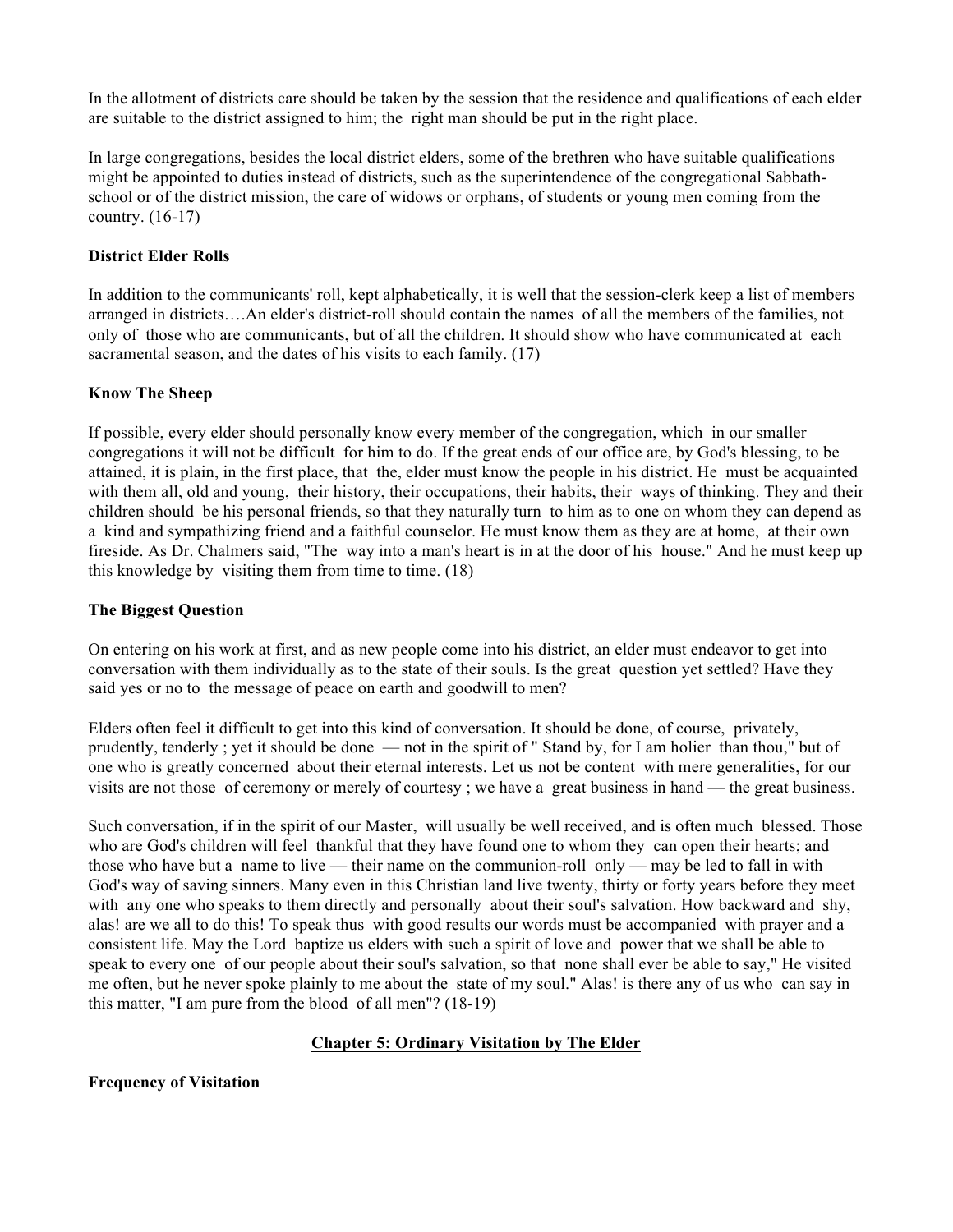The frequency of an elder's ordinary visitation must depend on the nature of the district, the time at his disposal and the mode of his visitation. Some visit throughout their districts every three months, but perhaps in most cases a half-yearly visit may be found sufficient. Be it more or less frequent, however, every elder should have a plan, and keep to it. The day and hour selected should, of course, be convenient for the people, when domestic arrangements will not be disturbed and the household are likely to be all at home. (21)

### **Visit Everyone**

An elder should visit all the people, rich as well as poor. He is apt to visit most frequently where he is most warmly welcomed, but these are not always the families where he may be most useful. Neither should he visit chiefly the poorer members. The richer people are apt to be neglected by the elder. There are many people welloff, as this world goes, who are very lonely, much needing sympathy and Christian kindness, to whom a cheerful visitor can carry sunshine and blessing. (21-22)

### **Short Visits Are Valuable Too**

While endeavoring to keep to a plan of full and regular visitation an elder must not think that a short visit occasionally is of no use. This would be a great mistake. If we are intimate with our people we can often do much good by a kindly look- in, even though we scarcely sit down in the house. (22)

## **Willing Visits**

Let us never seem when visiting as if we grudged every moment, as if we were fidgeting to get away— a habit both rude and injurious. When we come into a house we should seek to bring some of heaven's own sunshine into it. The children must not run away and hide themselves, but be the first to welcome us; for, like their fathers and mothers, they should be all our personal friends. (22-23)

### **Suitable Conversation**

Our conversation when visiting should be suitable to our office and our object. It cannot be too genial and lively, provided it be as becometh the gospel of Christ. "The talk of the lips tendeth only to penury," "Let your speech be always with grace, seasoned with salt," "Be kindly-affectioned one to another, with brotherly love" are some of the texts which may guide us as to our conversation. It should be profitable, yet pleasant, lively and interesting — grace seasoned with salt. We should avoid stiffness and formality, still more moroseness or affected solemnity, for we must get at our people's hearts if we are to do them any good. (23)

### **Happy Visits**

Cheerfulness becometh saints, and we would be more cheerful if we walked all the day in the light of His countenance. We would thus present, especially to young people, truth with a winsome face…Did you ever observe the power of a pleasant, genial, or even humorous, remark in opening the fissures of the human heart so as to let you drop in some seed of divine truth ? Avoiding foolish talking and jesting, which are never convenient, a vein of humor is a great gift for Christ if ballasted with discretion and humility. Mr. Spurgeon is an example of this, as others have been. A healthy mind and soul are seldom without a little of it. (23)

The tendency in some men to keep themselves aloof from pleasant social intercourse with the circle of kindred and friendship with which God has surrounded them, on the plea that they have no time for it, has no sanction from our Lord's precept and example. They should have time for it, for it is by contact that the leaven spreads till the whole is leavened. The matter of our intercourse is fully as important as the manner of it. (24)

### **Beware of Congregational Gossip**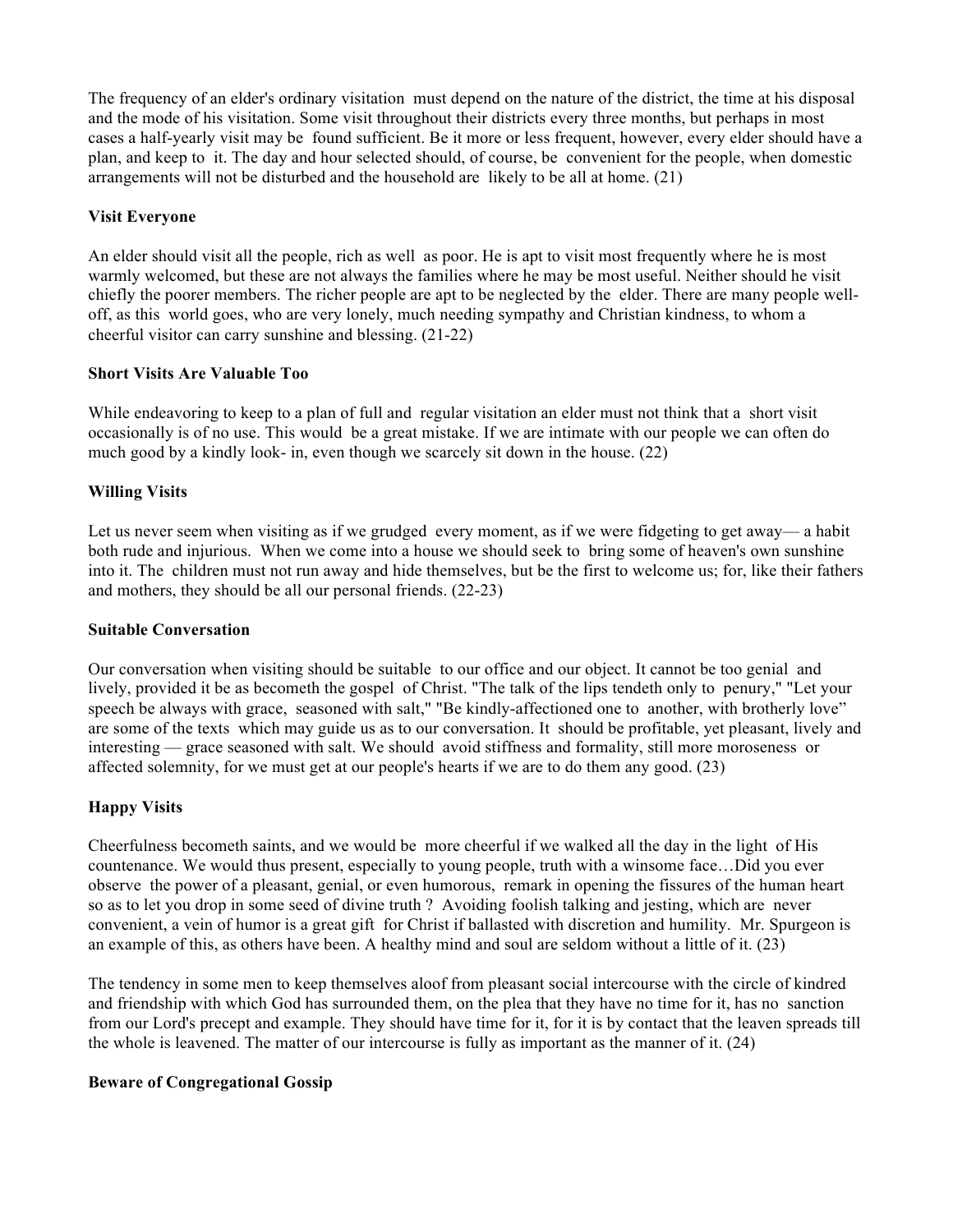While we may talk about congregational matters, let us beware of congregational gossip…We should avoid, if possible, all talk about persons, especially neighbors, unless we can speak well of them and to edification. Let the elder forestall all this kind of thing by reference to the last Sabbath sermons, the work of the congregation, or some news in the last Record or other religious periodicals. (24)

### **How To Start Conversations**

Even in the events of the day and their lessons we may, in these times of daily newspapers and telegraphs, find ample scope for most profitable conversation. Let us throw out hints that may be useful, such as the importance of reading regularly through the sixty-six books of the Bible, and not trusting to little "text-books." (24-25)

## **Personal Dealings Should Be Private Dealings**

We have already referred to the duty of every faithful elder dealing personally with each member of a family. This must be done privately, yet even when the children are present there will be many opportunities for earnest religious conversation. Young anxious inquirers may be there, secretly wishing you to speak of what is near their hearts, though, with the reticence of many people on these subjects, they may never have opened their minds even to their father or mother. (25)

## **Read and Pray**

Our visits should be sanctified by the word of God and prayer, though it should not be considered indispensable that at every visit we should conduct a formal exercise. We may read a passage, and if we can add a few remarks on it, so much the better, but they should be homely, practical, interesting and brief. It may be enough at times merely to quote a text. In prayer we should avoid a long preface or peroration, or other formalities. The circumstances of the family and of each member of it, present or absent, should be specially remembered. (25- 26)

# **Chapter 6: The Visitation of the Sick**

Often very lonely, they require more frequent visits than ordinary families, and have a special claim on an elder's time and sympathy. (28)

Often weak and sensitive, they are very susceptible of kindness, and grateful for it. (28)

Some may require systematic instruction in the truth; and even where this is not necessary the elder will find it add greater usefulness and interest to his successive visits to speak a little on some one important truth. (28)

On the bed of sickness the Lord ripens his people for glory. (28)

To the elder himself it is often a scene of instruction and revival. (28)

Besides giving them the varied comfort and direction so abundant in the word of life, he may lend them suitable books. (28)

Visits to invalids by children, for example, who can sing to the weary sufferers some of the sweet songs of Zion, may do more good, even to the body, than medicines from the druggist's shop. (29)

In visiting sick people or invalids we should avoid noise or abruptness. A low, quiet voice is usually soothing and pleasant to them, especially if they are weak and nervous. (29)

Don't let us strain them with anything requiring long or continuous attention, and let our change from one subject to another be natural and easy. (29)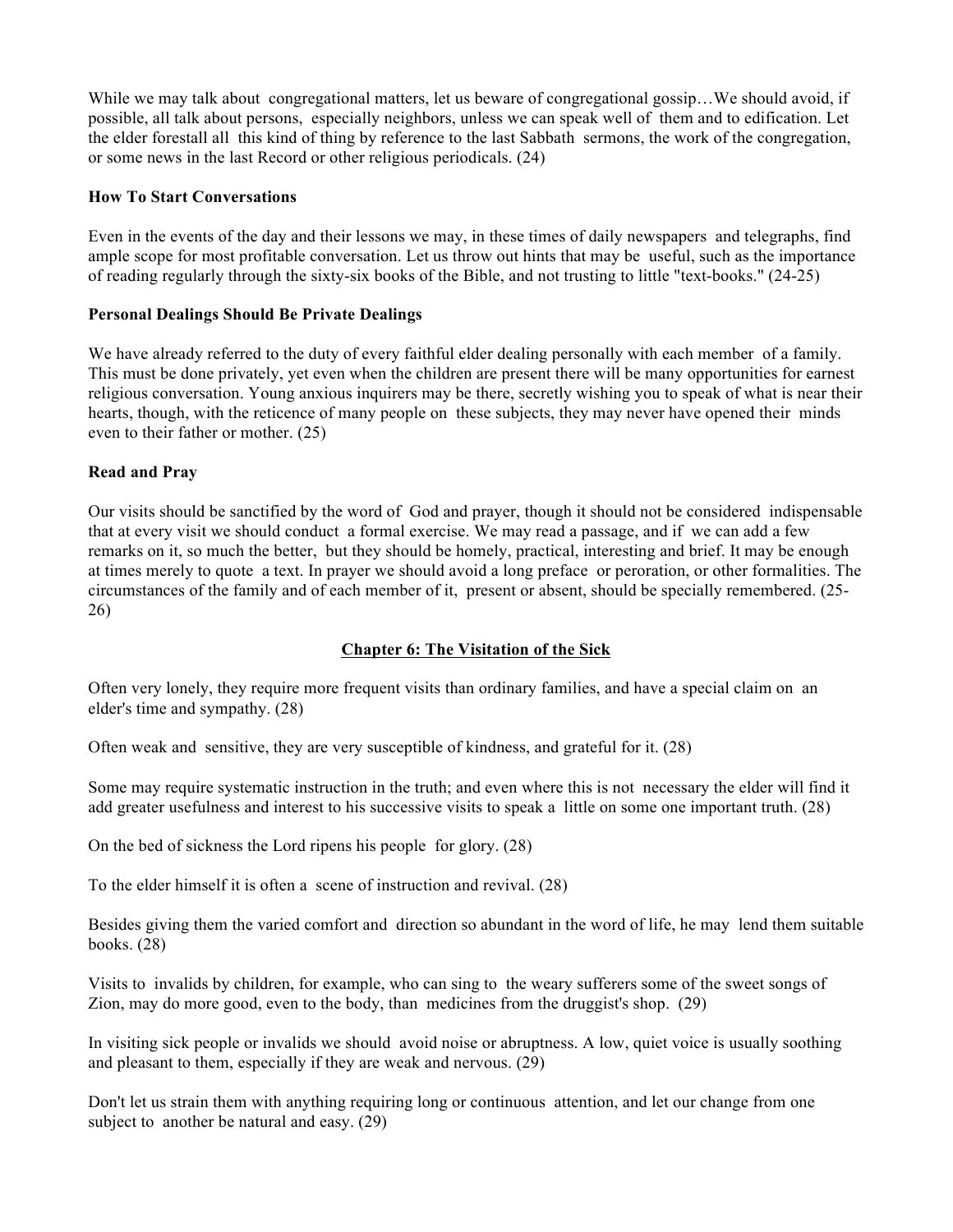Such visits should not be of long duration, and it is best for us to leave immediately after engaging in prayer, giving them perhaps one text to keep near their heart. (29)

It is a good plan occasionally to have a short service in the sick-room of an invalid, to which a few neighbors may be invited. (29)

When the elder does hear of such (serious) illness, he should visit at once. A day's, or even an hour's, unnecessary delay may cause him a long regret. (30)

He should see that the minister also is made aware of the case as soon as possible. (30)

In cases of sudden and severe affliction we may be able to do little more than weep with them that weep, giving the afflicted some word from the merciful and faithful High Priest, and perhaps taking hold of the sufferer's hand — an act of sympathy which has often a wonderful power to calm and soothe in times of deep distress. (30)

Let us seek wisdom to win souls at such a time; kindness and sympathy from us then will never be forgotten. (30)

# **Chapter 7: Family Worship, The Young, Inquirers**

## **Family Worship**

The elder will desire to have family worship established in all the households…He may give hints to those who already have family worship how to make it more interesting and useful to their young people:

- Warn them against tediousness and formality
- Suggest the members of the family read the verses in turn.
- Encourage extempore prayer, even though it be very short, is better than a read form
- If not possible then forms may be recommended.
- Recommend also remembering in family prayer particular subjects at particular times such, for example, as on Saturday morning ministers preparing for their Sabbath work, and the conversion of the Jews; on Sabbath morning, missionaries in foreign lands and Sabbath-school teachers and children.
- Get them to sing praise as well as to read the word and pray it adds more sunshine to family worship when they can all join in singing.  $(34)$

### **Religious Education of Children (35-36)**

**Ministering to Young People (36-39)**

**Improving the Sabbath (40)**

**Helping Seekers and Inquirers (41-42)**

### **Instruction and Examination of Young Communicants (42-44)**

### **Chapter 8: Special Means of Doing Good**

**District Prayer Meetings (46-47)**

**Hospitality (47)**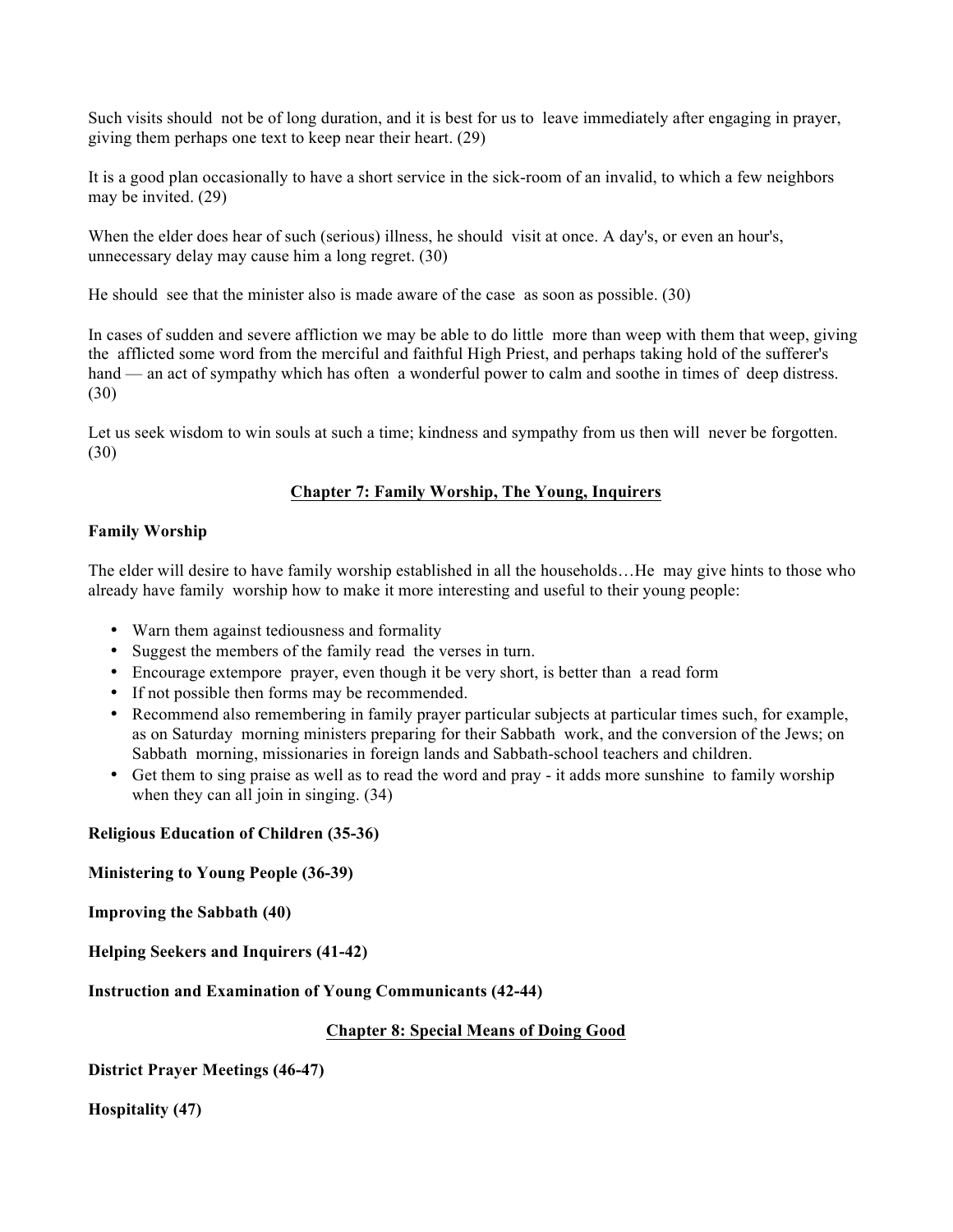### **Fellowship Meetings (48-49)**

## **Correspondence/Letters/Emails (50)**

Your district of fifteen or twenty families is a little world, or rather a church in miniature. There are all ages the little children, the young men, the fathers. And there are all varieties of temper and disposition and of spiritual state — the careless, those at ease in Zion, the anxious, the new-born believer, the fretful, the desponding, the lively, the peaceful, the rejoicing, the steady, the excitable, those who have left their first love, and those who are pressing toward the mark. There are Peters and Thomases, Marys and Marthas, Pliables and Stand-fasts, Little Faiths and Great Hearts; and among them all there is a constant change going on. Your one specific for all cases is, "Looking unto Jesus." For saints and sinners he is the one thing needful. For ourselves and for our people the balm of Gilead and the living Physician are our all-in- all. Looking to him, we are lightened, we are humbled, we are sanctified, changed into his image from glory to glory, the peace of God, which passeth all understanding, keeping our hearts and minds. (49-50)

**Use of Books (51-52)**

**Care For Those Who Move Away (52-54)**

**Work with Deacons And Female Visitors (54-56)**

**Share in Municipal and Public Work (56)**

## **Chapter 9: Cases of Discipline**

### **The most painful duty for an elder**

Dealing with cases of discipline is the most painful — indeed, the only painful — duty an elder has to discharge. Offences, however, will come, and melancholy and saddening they often are, for fleshly lusts still war against the soul. (61)

### **Show the Spirit of Christ**

For the right discharge of the duty of discipline the elder requires the spirit both of faithfulness and of tenderness. These are fully illustrated in our Lord's dealings with offenders, which we should often study. How faithful was he, and yet how tender! Oh that we could deal with erring brethren in the spirit of Jesus Christ! (61)

### **Discipline's Two Aims**

The first and great end of discipline, as laid down in Scripture, is the restoration and salvation of the offender.

The second is the maintaining of the purity of the Church and freeing it from scandal. The first object must ever be kept prominent. (62)

### **Do not encourage tittle-tattle**

An elder should be very cautious how he listens to ill reports against a member of the Church, If he encourages tittle-tattle of this kind, he will hear plenty of it, to his own vexation. But if a report reaches him which has an apparent look of truth about it, or if he has himself seen anything calling for action on his part, he should lose no time in making inquiry in a private and prudent way. (63)

### **Follow Matthew 18**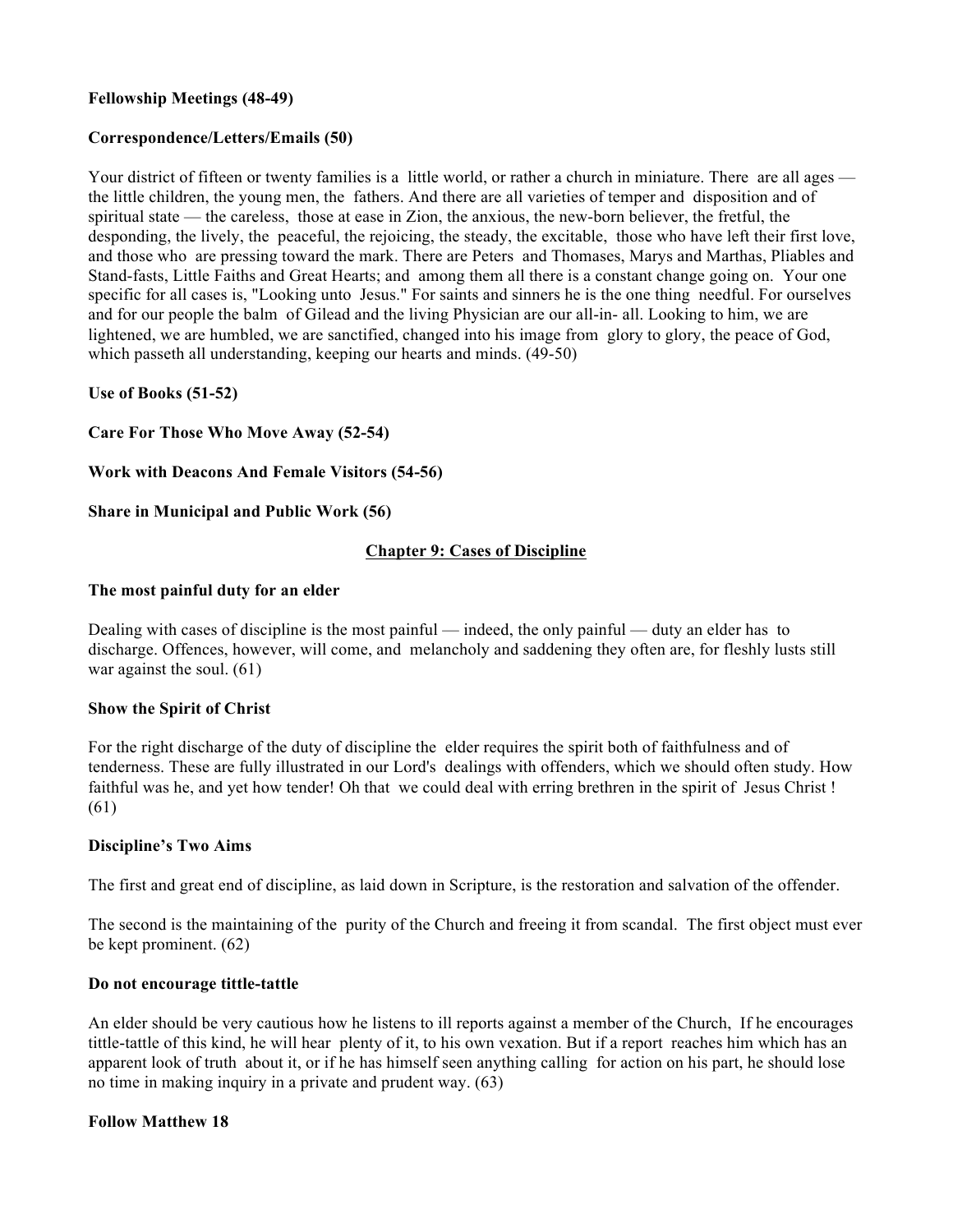First speak to your brother alone, and deal with him faithfully and kindly. Be straightforward and candid. Avoid roundabout ways of opening the subject, as if you had called about some other business. Be in no hurry to bring the matter before the session if there is no public scandal, and always consult with your minister before doing so. Every effort must be made by you privately, in the spirit of the words, "I now tell you even weeping," and you may gain your brother. (63)

The less formality and publicity, at first at least, the better. The supposed publicity and notoriety of sessional dealing is against the hope of penitence, because irritating to an offender; and there should be no delay, for that may give him a pillow for his conscience, as if he had not got full justice. Avoid coldness, harshness or denunciation in your dealings. These are not likely to do any good, and do not come well from a fellow-sinner saved by grace who acts as a servant and representative of Jesus. Let us beware of the idea, so apt to creep into our minds in such circumstances, that if we are just faithful enough we have at least delivered our own soul. No, we only do this when we have prayerfully and humbly done all that we can to bring our erring brother to the feet of Jesus. (63-64)

### **Chapter 10: Members Encouraged to Work**

### **Involve Others in Serving the Church**

We must try to get all the members of the church practically interested in the work of Christ, for "none of us liveth to himself." It was said of a colt, "The Lord hath need of him." Much more may this be said of those who profess to be living members of Christ's body. What each should do will depend on what each can do, for " she hath done what she could " was the Master's word of approval. "As we have opportunity" is the rule laid down for us. What a change would appear on the Church and the world if each professing Christian were doing something — something for Christ — even though it were a very little! Might not the wilderness soon be turned into a fruitful field? (65)

### **Start in the Family Sphere**

Attention to personal religion, regular reading of the word and prayer is the first duty. This, with the care of a family and conscientious attention to business, will leave to many of our people little time for duties outside. A mother may adorn the doctrine more by her care of her husband and children, and by keeping a tidy and wellordered house, than if she neglect these and engage in visitation or teaching the poor. Home is her first sphere, and a more useful one she cannot find. It is wonderful how much some mothers can do by activity and method with a willing heart. Yet other things must only be done after home-duties. What a field of usefulness is the family! Richer and brighter sheaves are not to be found in God's harvest than can be gathered in by a praying mother. It is well for the elder to keep this in view, and not to seem to underrate home-duties. The husband or sons should be encouraged in their lawful callings, and an elder is often able to give practical help as well as encouragement in these. (66)

#### **Stimulate Interest in Missions**

Let us engage the hearts of our people in the cause of missions at home and abroad. Alas! how little do the perishing heathen lie as a burden on our hearts ! How little is given to foreign missions in comparison with what is spent on ourselves at home — our houses, our furniture, our gardens, our recreations! The missionary cause is the Church's great work, but it is also the work of every individual member of it. It is the duty of an elder very specially to remind his people of this.

Our people should feel that this subject is near our hearts. Let us often speak of it to them ; and it might increase their daily interest in it if we gave each family a missionary-box, into which there might be put occasional thank-offerings for family mercies received. (66-67)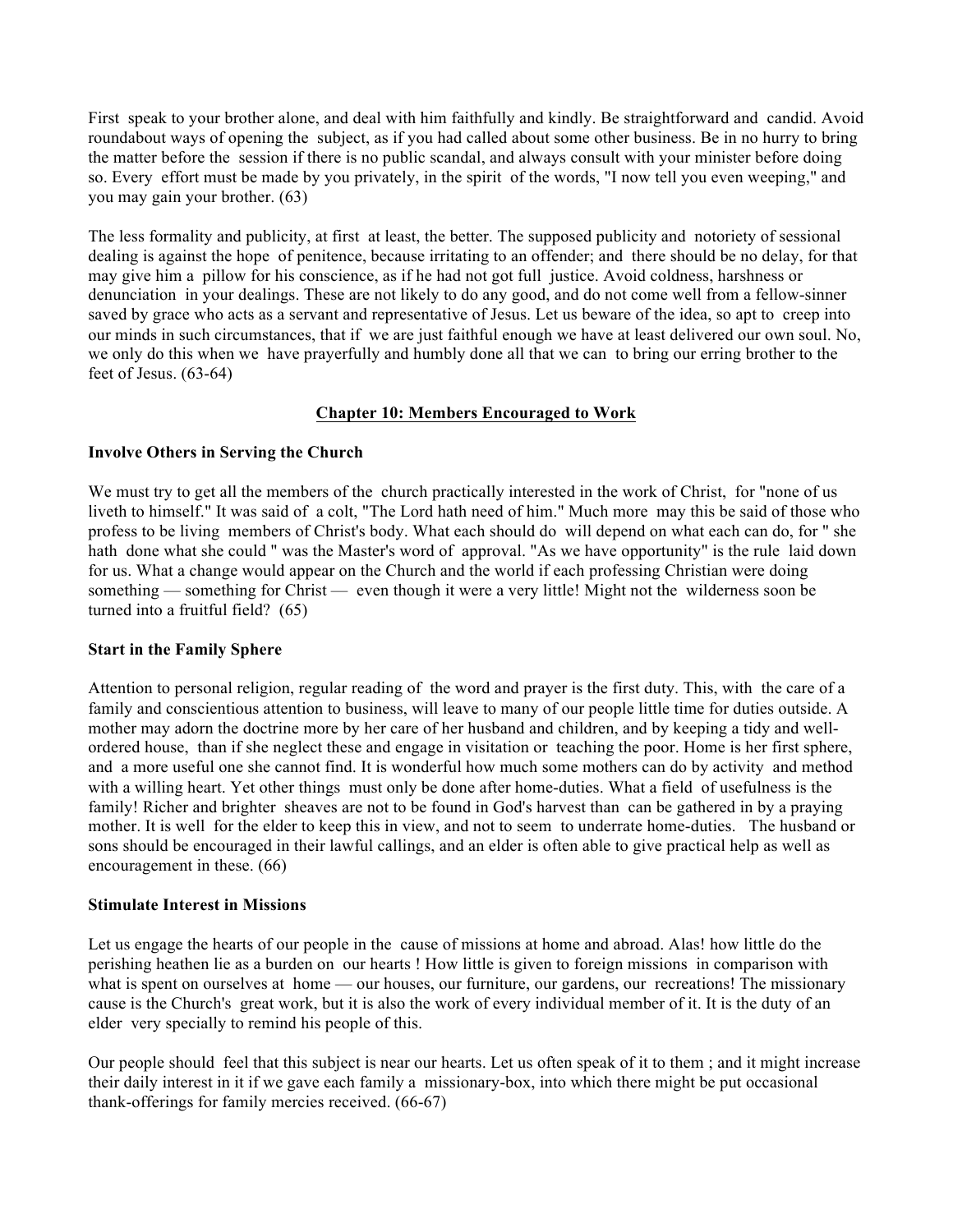#### **Encourage Service in Various Ministries**

Members of the Church who have not many home-duties, and who are anxious to do good, should be invited and encouraged to engage in such work as visiting the poor, teaching in the Sabbath-school, collecting for the various funds of the Church, or distributing tracts, assisting at mothers' meetings, Dorcas meetings, psalmody classes, etc. You may thus be honored to set some to work who will be far more useful than you have ever been. I have found good results to follow from taking young people to see well-conducted Sabbath-schools and other Christian agencies at work. This tends to develop any desire in them for usefulness, and enables us to give them practical hints that may be of lasting value. (67)

### **Encourage Young People to Work in Their Own Congregations**

It is usually best when young people begin to work that it be in connection with their own congregation. It will be more under the elder's eye, and young and timid people will be encouraged by the sight of well-known faces. They will get acquainted with other working members of the church with whom they may have Christian fellowship, and be kept from a good many dangers that beset those who take up work at their own hand.

The more simple and private kinds of work are always the safest, especially for beginners. Train them to work by faith, and not by sight, so that they will have a motive superior to external discouragements. Don't urge any to engage in many things at once. It may distract and overburden them, and may lead to their giving up such work altogether. And let elders warn young men against neglecting their ordinary business or giving it but a secondary place in their thoughts.  $(68-69)$ 

#### **Encourage Service in Their Own Vocations**

And let them further remind them that, while they may and should become sowers of the precious seed of the word in the Sabbath-school or elsewhere, they should remember that they have a sphere which none but themselves can occupy, in their own families, in their places of business and among their acquaintances. Let them seek the spiritual good of those with whom they come daily in con tact. Their lives as well as their lips should be scented with the sweet smell of the Rose of Sharon. As mechanics, clerks, masters, mistresses, servants, teachers, governesses, they should repeat and illustrate the good lessons of the Sabbath by being living epistles all through the busy week from the Monday morning till the Saturday night. (69)

### **Chapter 11: Fellowship Between Church Members**

### **Encourage Fellowship**

One great evil existing in our congregations, especially in large towns, is that many of the members do not know or take an interest in each other. It is a blessed hope that we shall recognize our friends in heaven, but let us begin by first recognizing them on earth.

There is often too much stiffness even among good people. Surely worshiping together twice every Sabbath in the same church, and sitting down together at the same communion-table, is a sufficient introduction. Dr. John Brown of Edinburgh, knowing this tendency, used to say to his large congregation, after reading the list of young communicants and other additions at each communion, "Now, you will consider that I have personally introduced all these to every member of this church." God sets the solitary in families, and there should be a family feeling among the members of a congregation. This feeling an elder must endeavor to promote, especially among those in his own district. Let him interest the neighbor-members in each other. (71-72)

### **Exemplify Hospitality to Strangers**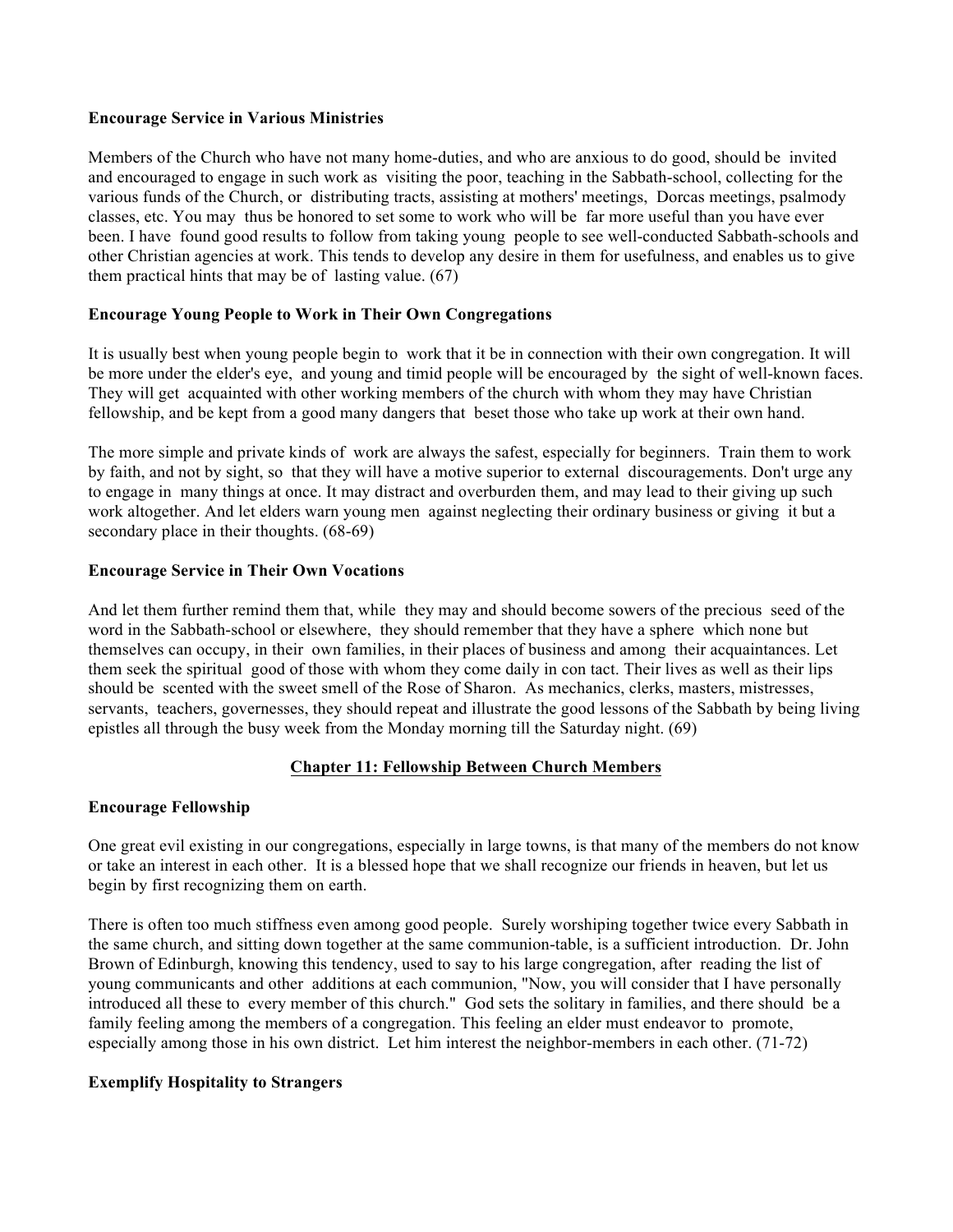As akin to the subject of members being acquainted with each other, I would remark that there is too little kindness and hospitality shown to strangers at our church-doors. All such should be cordially welcomed by office-bearers there, and the members should be willing at any time to give up their seats for the occasion to them…Let elders, by precept and example, not be forgetful to entertain strangers at church. A casual visit to a faithful ministry has often become a day never to be forgotten. (72-73)

### **Chapter 12: Relationship to the Pastor and the Session**

The elder's relations to the minister are peculiar and very important. Serving the same Master and solemnly ordained as overseers of the same flock, they should labor together affectionately and faithfully, that the word may have free course and be glorified. (75)

It is both our duty and our privilege to hold up our minister's hands in every way — to be intimate with hi ; to speak well of him; and to seek to gather up the fruits of his ministry. (75)

Let us ever welcome a call from him for help, relieving him from matters of business or routine, so as to save his time for study or pastoral work. (75)

An elder, being accustomed in business to endless daily details, can do better, and more easily and quickly, many things which would be burdensome to a minister, whose work lies so much in continuous thought. (75)

Regular attendance at the prayer-meetings is not only good for ourselves, but good also as an example. (75)

Let us be regularly and punctually in our seats in church on Sabbath. (76)

An elder's advice may often be of use to a minister, he having a kind of experience which a minister cannot have. Our ministers are settled in congregations early in life, after spending at least eight years in study, often with few opportunities of gaining experience of men and things. The wonder is, not that such young ministers do occasionally make practical mistakes, but that on the whole they act so well and so wisely. It will rarely occur that judicious hints, kindly given by an elder of experience, will not be welcomed by the minister.

A young minister may learn much from his elders, from their local knowledge, as well as from their age and experience in the world ; and they should feel it to be their duty to give him, discreetly and confidentially of course, such advice as they may think likely to be useful as to the kind of instruction most needed by the people, the style of preaching best suited to them, subjects for prayer, plans of visiting, etc. Such hints, being the results of experience, will be valued by the minister. There should, indeed, be in all matters connected with the spiritual interests of the flock a constant, confidential and affectionate intercourse between the minister and the elders. Let them welcome and support every proposal he makes in the way of new efforts for doing good not raising needless objections, but encouraging him in every way possible. (76-78)

In no way can elders help their minister more than by warm-hearted sympathy with him in his work. Every position in life has its own anxieties and cares as to health, means, family upbringing, etc.; but in addition to all these, which other men have, how heavy are the cares and burdens ever lying on the heart of a faithful minister of Chris! No business or profession has anything like them. No department of human labor ever witnessed so much self-sacrifice.

Every faithful minister feels the weight of his burden to be indeed too heavy for him. With head- work and heart-work his labor is never over. Surely it becomes a minister's people, and especially his elders, to give him their hearty sympathy and earnest prayers. Marvelous power, this power of sympathy! "Could ye not watch with me one hour?" Will ye also go away ?" "He took with him Peter and the two sons of Zebedee, and began to be sorrowful and very heavy." If the Chief Shepherd's human heart yearned for human sympathy, if his holy soul felt comforted by having his disciples beside him, is it wonderful that his servants get strength and joy also from drinking of this brook by the way? (78-79)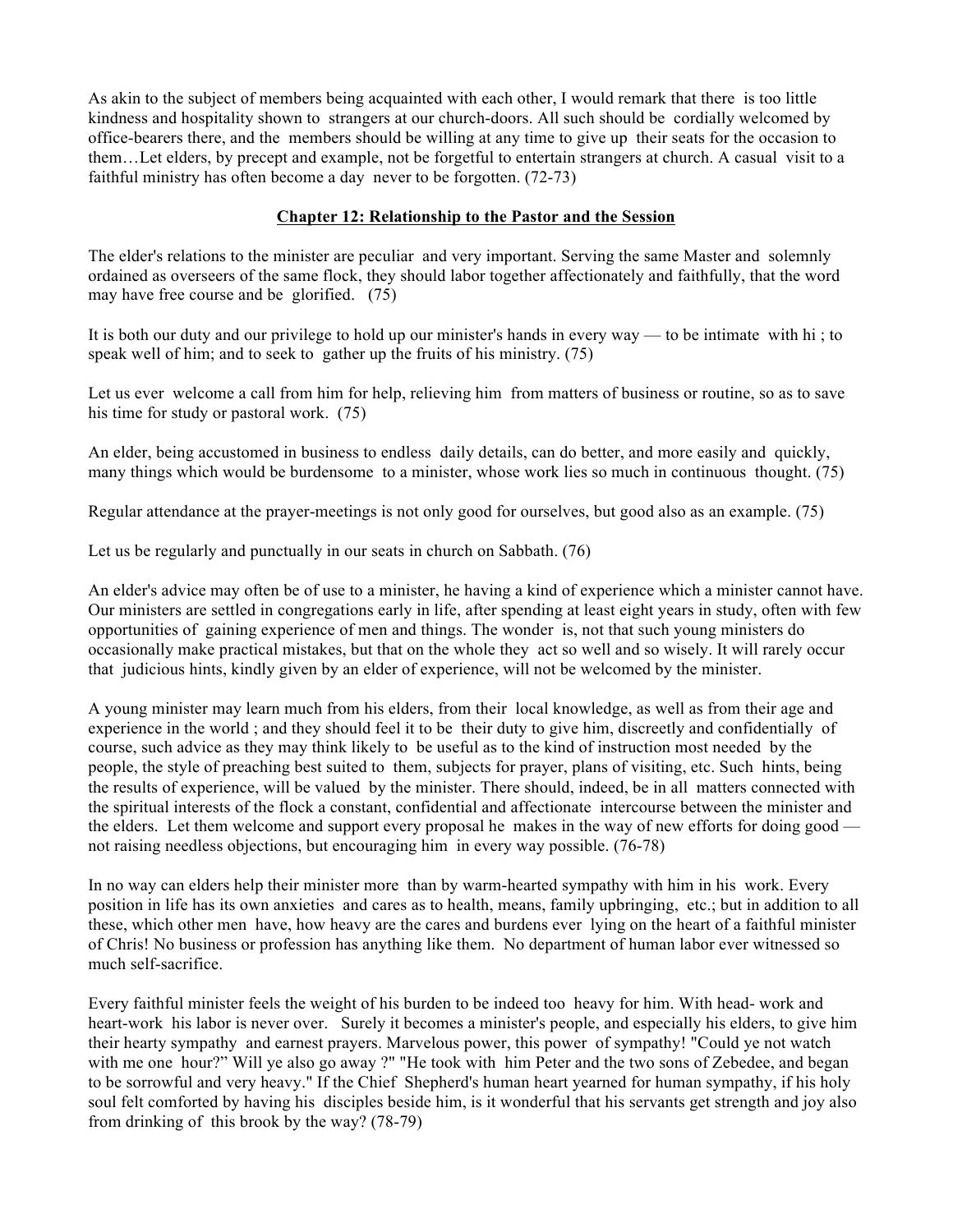We may urge on our brethren the importance of regular attendance on the meetings of session. If health permit we should attend regularly; we shall otherwise fall back in our knowledge of the business of the congregation and get out of sympathy with the work. It is depressing to the minister and to those who do attend to see few elders present, and often it causes delays which are inconvenient, and maybe injurious to the congregation. (80)

Meetings of session should not be held too often, nor be so protracted as to lead to family inconvenience. (81)

It tends to stimulate the elder's superintendence of his people when, at the regular meetings of session, one or two of the elders are asked to give a brief detail of their mode of visiting and of any interesting occurrences in their district. In the course of the year the session will thus hear some- thing of every district and of every elder's work. This will stimulate visitation and make the session feel that the flock is one, and some points in one elder's report may be very useful to his brethren. The minister, "as being also an elder," may some- times give an account of his experience and methods of visiting. Where this plan has been tried it has been found interesting and useful. (81)

The elder should often be in communication with the deacon of his district, advising with him as to persons requiring assistance, and aiding him as much as possible in his efforts for gathering in subscriptions for the various funds. (81-82)

### **Chapter 13: Incidents – Encouragements and Discouragements**

### **Encouragement**

"Every life has its lesson," is a remark especially true of every believer. For the last thirty years I have kept a list of the names of all friends who have departed. That is now a very long list, and there are in it many names of the "just made perfect." I am struck with observing that in reference to most of these there is a useful lesson left on my memory. So will every elder find in reference to his people. Each individual believer will be on his mind as a living lesson of some grace of the Spirit. How many testimonies to God's love and faithfulness will be furnished even by the small section of the vineyard of which he is the overseer! The work of the eldership will be in this and many other ways its own reward. (87)

### **Plan and Adapt**

We would also here add the remark that, while each elder should have not only a definite purpose, but also a definite plan of operation, yet it is of great importance, both for his own sake and that of his people, that he should, in his way of carrying out his plans, be ever ready to avail himself of new suggestions. Occasional variety in matters of detail gives a new freshness and interest which help to prevent the feeling of dullness and formality. We must avoid, on the one hand, constant change of plans, and, on the other hand, unvarying routine. The working of our plans should have the benefit of our growing practical experience. (87-88)

### **Depend on the Holy Spirit**

Let us honor the Holy Spirit. We are entirely dependent on him. The more we feel this as churches, as congregations, as pastors, as elders, the more will we say, "All our springs are in thee." We cannot continue to exist as churches unless he adds to the churches daily such as shall be saved, and gives his added people to know the privilege expressed in the words, "Freely ye have received, freely give" We cannot live on the memory of past blessing; we must be daily pleading, "Wilt thou not revive us again, that thy people may rejoice in thee?" (90)

#### **Discouragements**